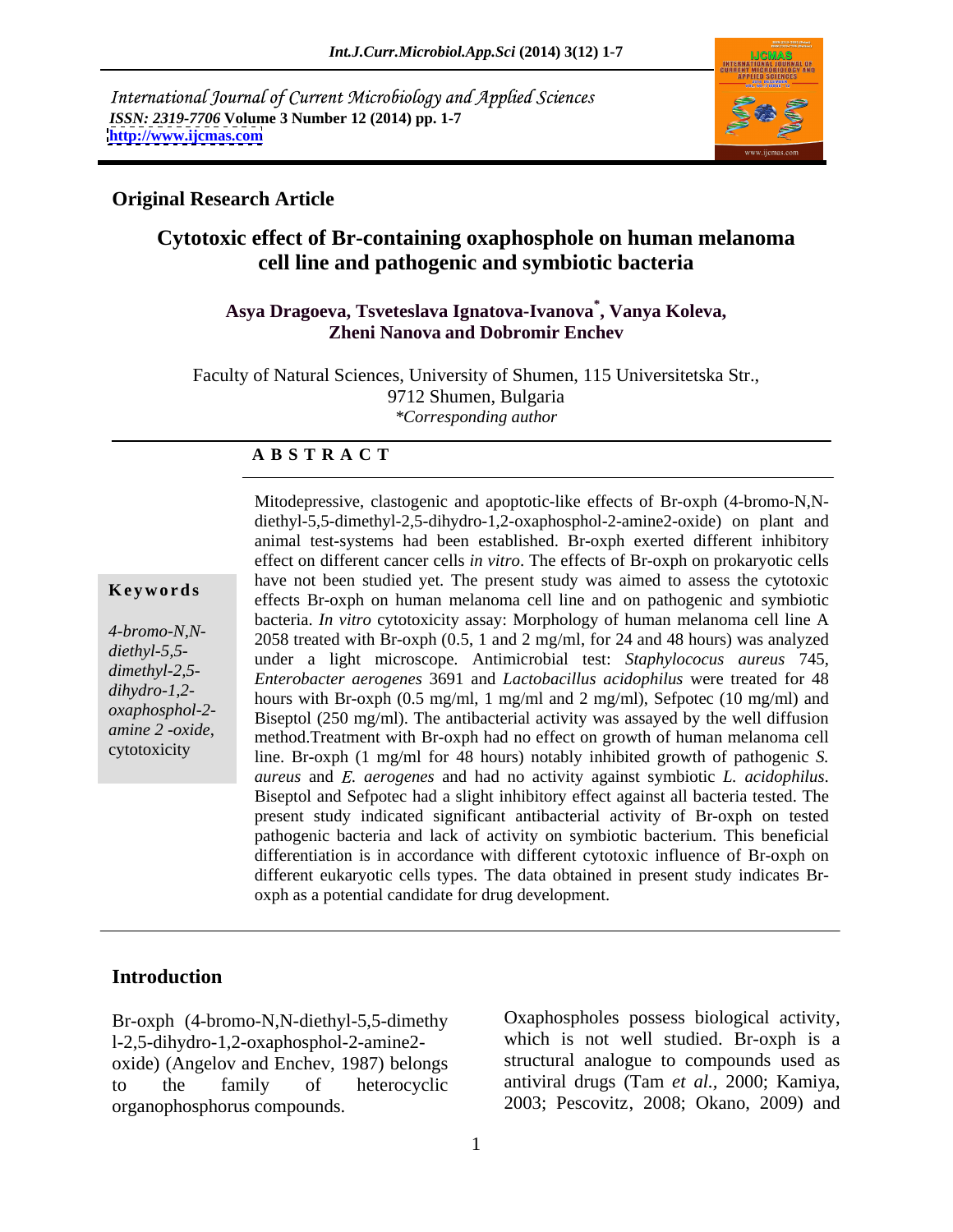antitumor agents (Kanno *et al.,* 2009;

conventional light microscopy we observed nuclear fragmentation and condensation in cells as described by others in apoptotic

showed cytotoxic and apoptotic activity *in* and animal gastrointestinal tract. L. *vitro* on lung carcinoma cell line SK-MES-1 *acidophilus* strains could be used as (Koleva *et al.,* 2014). These results suggest necessity of further studies about possible application of Br-oxph as anticancerogenous The present study was aimed to assess the compound. One of the greatest problems is cytotoxic effects Br-oxph on human the selective killing of different type cancer melanoma cell line and on pathogenic and cells. The preliminary results revealed that inhibitory effect of Br-oxph on human hepatoma cell line SK-HEP-1 (2 mg/ml) was much stronger than those observed in SK-MES-1 cell line. These results suggest different cytotoxic influence of Br-oxph on different type cancer cells (Koleva *et al.,*

our studies, issue above, evaluated<br>influence of Br-oxph on eukaryotic testobjects. The effects of Br-oxph on

Sharabi and Haran-Ghera, 2011). people in a great many ways (Chaudhry *et*  In previous study *in vivo* we established used for many years against bacteria that mitodepressive and clastogenic effects of caused infectious diseases. Nowadays Br-oxph on plant and animal test-systems antimicrobial resistance is a threat to using light microscopy and atomic force mankind (Saeed *et al*., 2007). Therefore, microscopy (Kalcheva *et al.,* 2009a; Koleva there is an urgent need to discover new *et al.,* 2013). Another sign of cytotoxicity of compounds possessing potent antimicrobial Br-oxph was apoptotic-like effect. Using activities (Mahalel, 2012). It must be noticed mice bone marrow cells after treatment with gastrointestinal tract microbiota consists of a Br-oxph (Kalcheva *et al.,* 2009a; Kalcheva large number of bacteria involved in *et al.,* 2009b). The analysis via AFM (Koleva *et al.,* 2013) also confirmed *al*., 2013). The beneficial effects of morphology changes in treated with Br-oxph antibiotics must be discussed taking into nuclei (Kam and Ferch, 2000; Gorneva *et*  microecology and the microenvironment *al.,* 2005; Pelzel *et al*., 2010). (Huang *et al*., 2012). Antibiotic-associated Apoptosis is a key point in therapeutical administration of antibiotics (Bartlett, 1992; effects of anticancerous drugs (Bacsó *et al.,* Gilbert, 1994). After antimicrobial therapy 2000). Taking into account clastogenic and patients are instructed to take probiotics in apoptotic effects of Br-oxph *in vivo* we order to recolonize the gastrointestinal tract evaluated growth inhibition potential *in*  (Rolfe, 2000). *L. acidophilus* is a beneficial *vitro*. Br-oxph (1.8 mg/ml, for 3 hours) bacteria that occurs naturally in the human antimory agents. (Kaon or eal. 2005, bit when we see the well being of the studied yet. In properties the cells of the properties have not been studied yet. The properties have not been studied yet. The properties have no *al*., 2007). Antibiotics have been widely that antibiotics destroyed not only harmful, but also beneficial bacteria. The human different physiological functions (Martín *et*  account their influence on intestinal diarrhea occurs in association with the animal gastrointestinal *acidophilus* strains could be used probiotic (Ljungh and Wadström, 2006).

symbiotic bacteria.

# **Materials and Methods**

# **Chemicals and reagents**

2014).<br>Shumen (Bulgaria) (Angelov and Enchev, Our studies, listed above, evaluated  $\frac{1307}{6}$  Stock solutions of DI-OAPH were Br-oxph was synthesized in the Laboratory of Organic Chemistry of the University of 1987). Stock solutions of Br-oxph were freshly prepared in MEM. MEM growth media and fetal calf serum were purchased from PAA (Austria). Sefpotec and Biseptol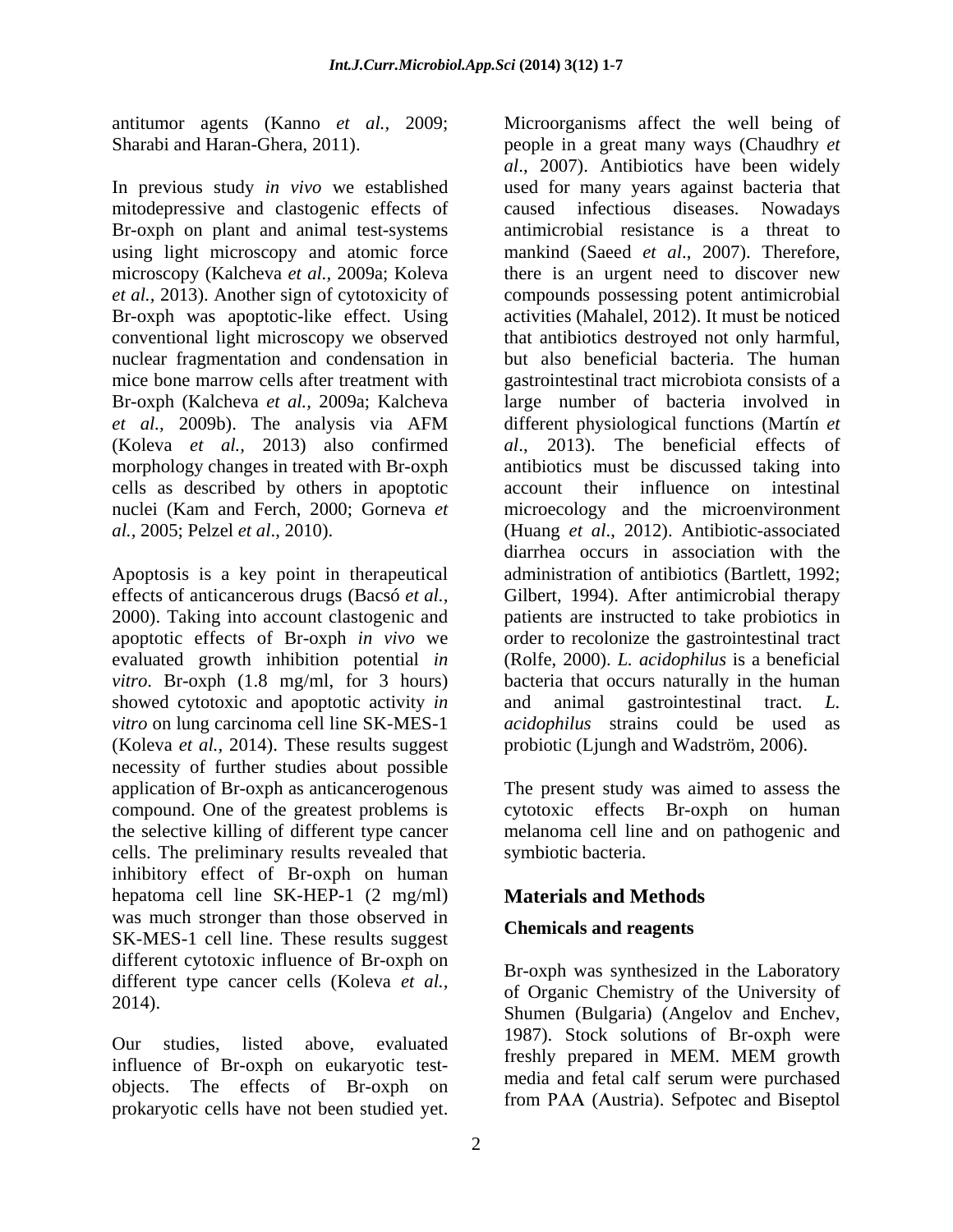The human amelanotic melanoma cell line A from commercial probiotic product 2058 was obtained from Medical university purchased from pharmacies. All the isolates of Plovdiv (Bulgaria). The cells were were checked for purity and maintained in maintained as adherent in controlled environment: MEM medium, supplemented by 10% heat-inactivated fetal calf serum, in incubator at 37 $\degree$ C, 5% CO<sub>2</sub> and humidified phase, the cultures were refed with fresh well diffusion method using soft 0.8% agar.

Exponentially growing cells were seeded in  $2\times10^4$  cells per ml in 3 ml. Time of stained for 20 min with 2% Giemsa solution. Morphology of stained cells was analyzed under a light microscope (160X). Two replications of each treatment were done. **Results and Discussion** 

**Media used:** Nutrient agar (Biolife 272- 20128, Milano, Italia) was the medium used  $\qquad$  oxph (1.8 mg/ml and 3.6 mg/ml, for 3 as the growth medium for the microbes. The comersial probiotic strain cultivated in media of MRS (de Mann Rogosa Sharpe)

**Compound tested:** The solutions of Br oxph  $(0.5 \text{ mg/ml}, 1 \text{ mg/ml}$  and  $2 \text{ mg/ml}$ , Sefpotec (10 mg/ml) and Biseptol (250 mg/ml) were freshly prepared in distilled activity activity cell line. water. cell line.

**Test organisms:** *Staphylococus aureus* 745 and *Enterobacter aerogenes* 3691 were

antibiotics were purchased from a pharmacy. obtained from Collection of Department of **Cell lines and culture conditions** University. The probiotic strain used – General and Applied Microbiology, Sofia *Lactobacillus acidophilus* was obtained from commercial probiotic product slants of Nutrient agar.

### **Assay for antimicrobial activity**

atmosphere. In order to keep cells in log Antimicrobial assay was performed by the medium two or three times/week. Agar medium was added to sterile Petri *In vitro* **cytotoxicity assay (dose-response**  bacterial strains. Wells of equal distance **relationship)** were dug on the seeded plates. Each well dishes (55 mm in diameter), at a density of NaOH, the activity of the plant extracts was cells per ml in 3 ml. Time of checked. The plates were incubated at 37°C treatment was 24 and 48 hours. At the end of for 48 hours. The antibacterial activity was incubation time the cell monolayer was assayed by measuring the diameter of the well diffusion method using soft 0.8% agar. dishes seeded with 100 µl of each test was filled up with  $100 \mu l$  of the solutions tested. After adjusting the pH at 6.5 by inhibition zone formed around the well. All experiments were performed in triplicate.

# **Results and Discussion**

# **Antimicrobial test In vitro cytotoxicity assay**

*Chemicals and reagents* Our previous study (Koleva *et al.,* 2014) (Biolife 4017292 Milano, Italia). on human hepatoma cell line SK-HEP-1 (2 suggests different cytotoxic influence of Br-oxph on different type cancer cells: Br oxph (1.8 mg/ml and 3.6 mg/ml, for 3 hours) showed cytotoxic and apoptotic activity in vitro on *lung carcinoma cell line* SK-MES-1; the inhibitory effect of Br-oxph mg/ml) was much stronger than those observed in SK-MES-1 cell line. For this reason the goal of present study was to examine the antiproliferative and apoptotic activity of Br-oxph in different cancerous cell line.

> Treatment with Br-oxph (0.5, 1 and 2 mg/ml, for 24 and 48 hours) had no effect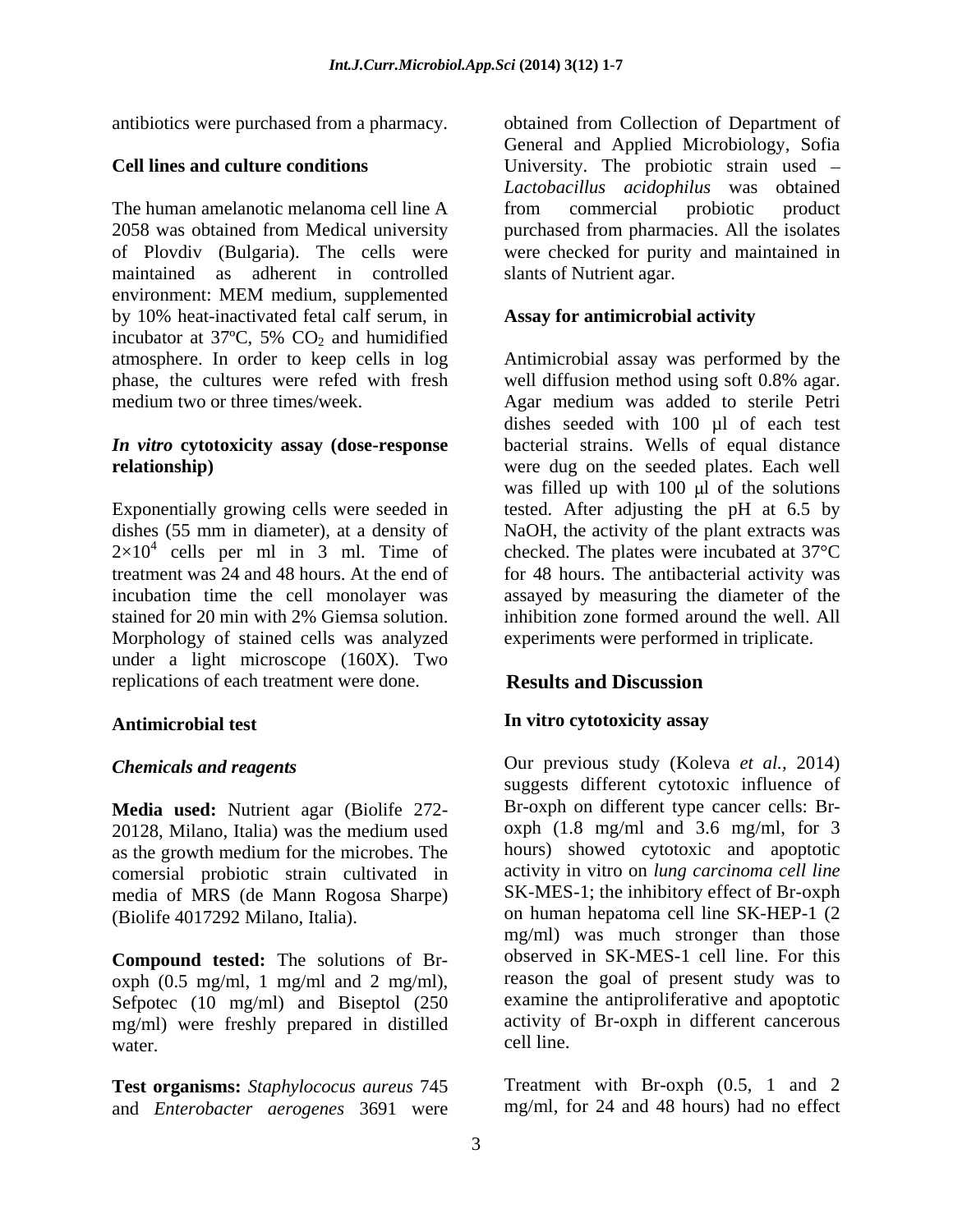exhibited normal shapes, with clear outline. of Br-oxph on different type cancer cells (Koleva *et al.,* 2014).

In present study effects of Br-oxph on two pathogenic bacteria (Gram-positive and with different properties have been antibiotics used are known to possess broad around the wells (Figure 2). Br-oxph at *aerogenes* (25.37 mm mean zone of inhibition +/-2.85 SD). On the contrary, Br oxph had no activity against *L. acidophilus*

had mean zone of inhibition of 10.79 mm requirement of further studies of (+/-0.76 SD) against *S. aureus* and 11.47 *acidophilus* – mean zone of inhibition was

used by prescription) was similar to those eukaryotic cells *in vitro*. This beneficial

on growth of human melanoma cell line. As exerted by Biseptol mean zones of can be seen in Figure 1, the untreated cells inhibition were respectively 13.57 mm (+/- There were no morphological changes Sefpotec also influence negatively *L.*  (shape, size and nuclear structure) in treated *acidophilus,* but to a lesser extend as cells. These results confirmed our previous compared to pathogenic bacteria – mean observation of different cytotoxic influence zone of inhibition was 11.01 mm (+/-0.03 0.45 SD) and 14.73 mm (+/-0.03 SD). SD).

**Antibacterial test** compounds is a subject of increasing Gram-negative *S. aureus* 745 and *E.* synthesised (Smee and Reist, 1996; Brel, *aerogenes* 3691) and symbiotic *L.* 2008; Leblond *et al.*, 2002). The results of *acidophilus* were evaluated. The effects present study revealed that Br-oxph possess were compared with two widely used antibacterial activity against *Staphylococcus* antibiotics: Biseptol and Sefpotec. Both *aureus* 745 and *Enterobacter aerogenes* spectrum antibacterial activity against both oxph against pathogenic Gram-positive and gram-positive and gram-negative organisms. Gram-negative bacteria tested was much The sensitivities of the test organisms to stronger in comparison of activity of infusions were indicated by clear zone antibiotics Biseptol and Sefpotec. Nowadays concentration 1 mg/ml for 48 hours notably levels in many parts of the world (WHO, inhibited growth of *S. aureus* (27.98 mm 2014). Antibiotics are critical in the fight mean zone of inhibition  $+/4.38$  SD) and *E*. against bacterial infectious diseases leading The chemistry of organophosphorus interest. A great number of new compounds with different structures and respectively, with different properties have been 3691. The growth inhibitory activity of Br antibiotic resistance has reached alarming to necessity of new antimicrobial compounds.

(9.24 mm mean zone of inhibition +/-0.33 The inhibitory effect against bacterial SD). species tested indicates Br-oxph as a Biseptol at concentration 250  $\mu$ g/ml the treatment of infectious diseases caused (normally used by prescription) for 48 hours by these pathogens. These results raise mm (+/-1.39 SD) against *E. aerogenes*. No inhibitory effect of Br-oxph on *L.*<br>Biseptol also inhibited growth of *L. acidophilus* was observed. It must be 12.38 mm (+/-0.11 SD). revealed activity against *L. acidophilus*. The The negative effect of Sefpotec at is in accordance with different activity of concentration tested (250 µg/ml, normally Br-oxph observed in experiments with potential candidate for drug development for requirement of further studies of antimicrobial activity of compound tested. No inhibitory effect of Br-oxph on *L. acidophilus* was observed. It must be noticed that antibiotics used in present study different effect of Br-oxph on bacteria tested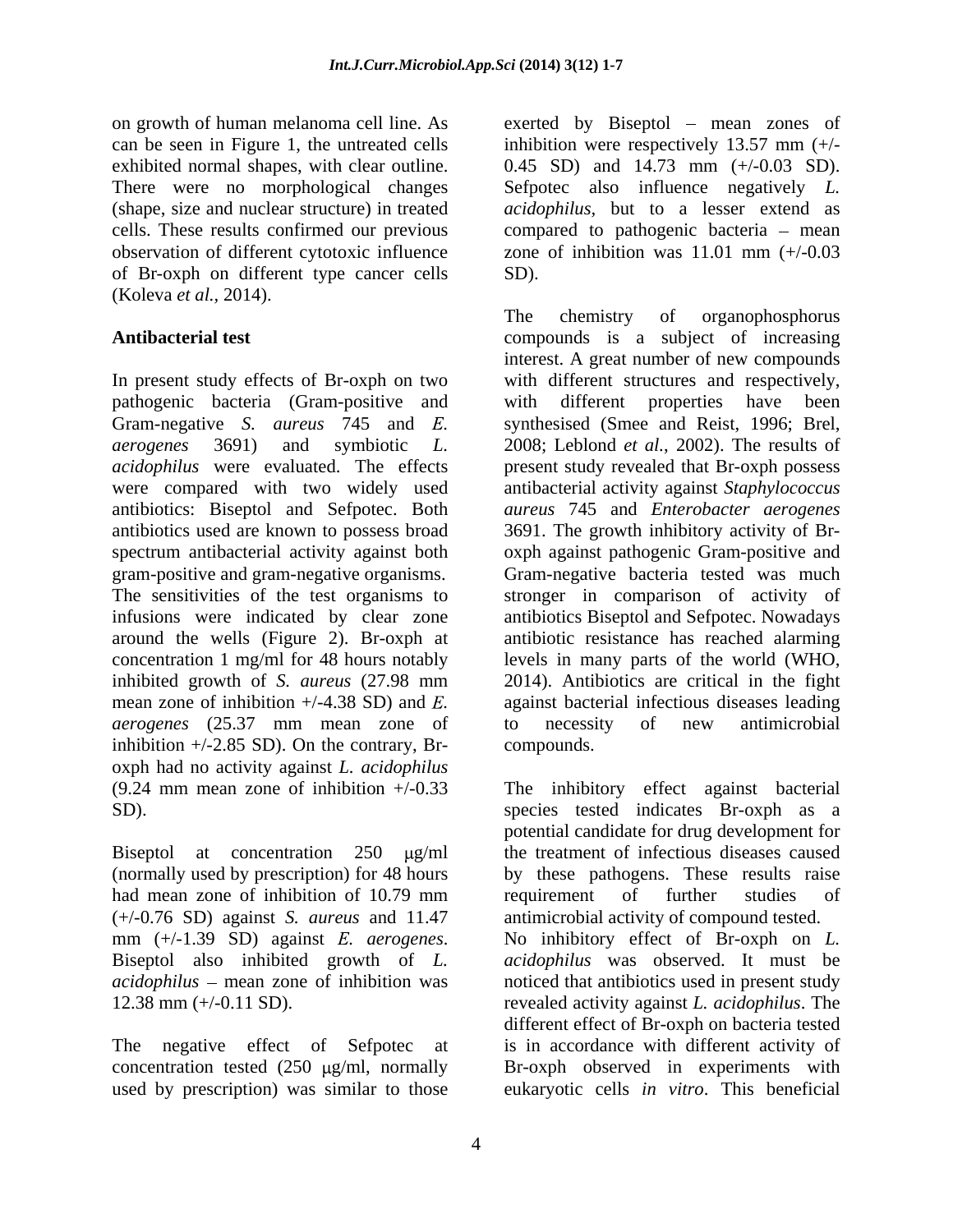differentiation leads to necessity of further

antimicrobial effect was observed even 3

studies with other valuable symbiotic accordance with data that Br-oxph appeared bacteria. to influence different cellular processes in It must be noticed that existence of (Kalcheva *et al.,* 2009a; Kalcheva *et al.,* hours after treatment. This observation is in eukaryotic cells after 3 h treatment period 2009b; Koleva *et al.,* 2014).

**Figure.1** Human melanoma cell line A 2058: untreated control (A); after treatment for 48 h with Br-oxph at concentration 0.5 mg/ml (B), 1 mg/ml (C) and 2 mg/ml (D)



**Figure.2** Antibacterial effect of Br-oxph (1 mg/ml), Biseptol (250 mg/ml) and Sefpotec (10 mg/ml) for 48 hours

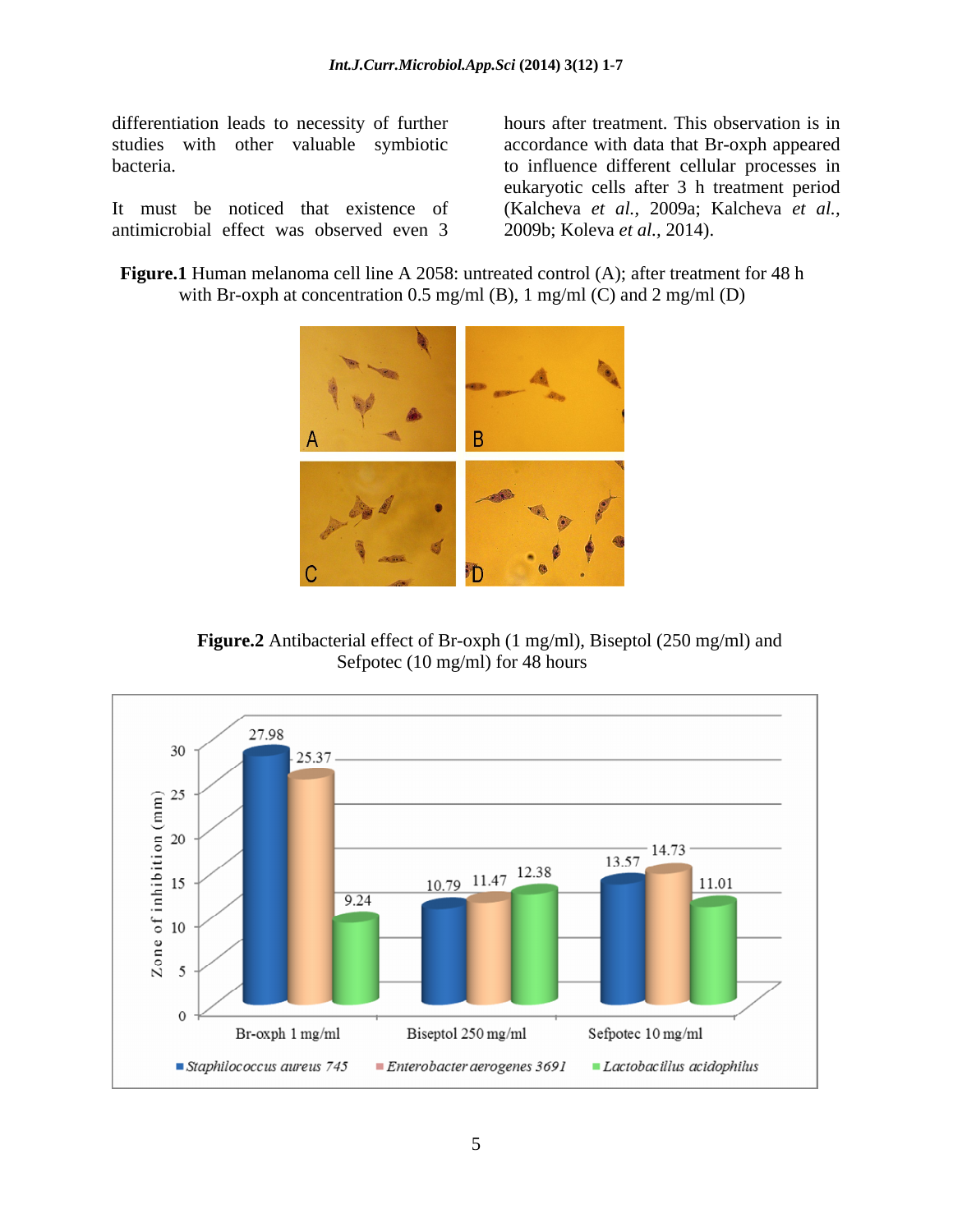## **Acknowledgements** Med., 237: 305–311.

Social Fund 2007-2013, Human Resources Development Operarional Programe" under Grant [BG051PO001-3.3.06-0003] and the Bulgarian Ministry of Education and Science

- Angelov, C.M., Enchev, D.D. 1987. 1,2 alkadienephosphonic amidoesters and their cyclization with electrophilic reagents. *Phosphorus Sulfur Relat.*
- Bacsó, Z., Everson, R.B., Eliason, J.F. 2000. apoptotic cells is highly fragmented. *Cancer Res.*, 60: 4623–4628. **INCOLOGY**<br>
att. LG 1992 Aptibiotic associated 1085–1089.
- Bartlett, J.G. 1992. Antibiotic-associated diarrhea. *Clin. Infect. Dis.,* 15: 573 581.
- *Nucleic Acids Symp., 52: 589-590.*
- Chaudhry, N.M.A., Saeed, S., Tariq, P. 2007.
- Gilbert, D.N. 1994. Aspects of the safety profile of oral antimicrobial agents.<br>
Infect Dis Clin Puse,  $2, 226, 245$  35. *Infect. Dis. Clin. Prac.*, 3: 236-245.
- Gorneva, G., Mateva, R., Gugova, R., Koleva, V., Dragoeva, A., Draganov, M., Golovinsky E. 2005. The study of the Melendez-Alafort, L., Rosato, A., derivatives on murine leukemia cells.
- Huang, Y., Yang, W., Liu, H., Duan, J., K.K. 2012. Effect of high-dose methotrexate chemotherapy on intestinal *Escherichia coli* in children with acute

- This work was supported by the "Europian K.N., Enchev, D.D. 2009a. Low dose under Grant [RD-08-213/10.03.2014]. root tip cells. *Genetika*, 41: 179–188.<br>Kalcheva, V.P., Dragoeva, A.P., Kalchev, Kalcheva, V.P., Dragoeva, A.P., Kalchev, K.N., Enchev, D.D. 2009a. Low dose genotoxicity of 4-bromo-N,N-diethyl- 5,5-dimethyl-2,5-dihydro-1,2 oxaphosphol-2-amine 2-oxide in mice bone marrow cells and *Allium cepa* L. root tip cells. *Genetika*, 41: 179–188.
- **References** K.N., Enchev, D.D. 2009b. Cytotoxic Kalcheva, V.P., Dragoeva, A.P., Kalchev, K.N., Enchev, D.D. 2009b. Cytotoxic and genotoxic effects of Br-containing oxaphosphole on *Allium cepa* L. root tip cells and mouse bonemarrow cells. Genet. Mol. Biol., 32: 389-393.
	- *Elem.*, 34: 163–168. Mechanisms and clinical implications. Kam, P.C.A., Ferch, N.I. 2000. Apoptosis: Mechanisms and clinical implications. *Anaesthesia,* 55: 1081-1093.
	- The DNA of annexin v-binding  $\frac{\text{Aam}y}{\text{Aam}}$ , N. 2005. The mechanisms of action Kamiya, N. 2003. The mechanisms of action of antivirals against hepatitis B virus infection. *J. Antimicrob. Chemother.,* 51: 1085–1089.
- Brel, V.K. 2008. Novel nucleotide Salles, M.J.S. 2009. TOXIC effects of phosphonate analogues with 1,2- all different doses of cyclophosphamide on oxaphosphol-3-ene ring skeleton. In reproductive parameters of male Kanno, T.Y.N., Sensiate, L.A., de Paula, N.A., Salles, M.J.S. 2009. Toxic effects of different doses of cyclophosphamide on the reproductive parameters of male mice. *Braz. J. Pharm. Sci.*, 45: 313-319.
- Antibacterial effects of oregano Burova, M.I., Georgiev, S., Enchev, (*Origanum vulgare*) against Gram negative bacilli. *Pak. J. Bot.*, 39: 609–<br>
aberrations observed with light 613. apertations observed with light **Oveledgements**<br> **Micheum Micheum Micheum Micheum Micheum A.P. Exp. Exp. Exp. Exp. Exp. Exp. Exp. Exp. Exp. Exp. Exp. Exp. Exp. Exp. Exp. Exp. Exp. Exp. Exp. Exp. Exp. Exp. Exp** Koleva, V.P., Dragoeva, A.P., Andreeva, A.I., Burova, M.T., Georgiev, S., Enchev, D.D. 2013. Comparative analysis of clastogen-induced chromosome aberrations observed with light microscopy and by means of atomic force microscopy. *Mutat. Res.,* 753: 29 35.
	- Golovinsky, E. 2005. The study of the Melendez-Alatort, L., Rosato, A.,  $\frac{1}{2014}$ apoptogenic effect of pyrimidine  $UZUNDV, N$ . Encney, D.D.  $2014$ . *Arch. Oncol.*, 13: 62–64. *Arch. Oncol.*, 13: 62–64. *Arch. Oncol.*, 13: 62–64. Koleva, V., Dragoeva, A., Draganov, M., Melendez-Alafort, L., Uzunov, N., Enchev, D.D. Inhibition of growth and induction of apoptosis in human lung cancer cells by Br-oxph. *Genetika*, 46: 1-10.
	- Zhang, Y., Liu, M., Li, H., Hou, Z., Wu, Leblond, L., Attardo, G., Hamelin, B., K.K. 2012. Effect of bigh-dose Bouffard, D.Y., Nguyen-Ba, N., *Bifidobacteria*, *Lactobacillus* and dihydroxyphosphinoyl-5-(S) - (guanine- Leblond, L., Attardo, G., Hamelin, B., Bouffard, D.Y., Nguyen-Ba, N., Gourdeau, H. 2002. BCH-1868 [(-)-2-R- 9 -yl-methyl) tetrahydrofuran]: A cyclic nucleoside phosphonate with antitumor